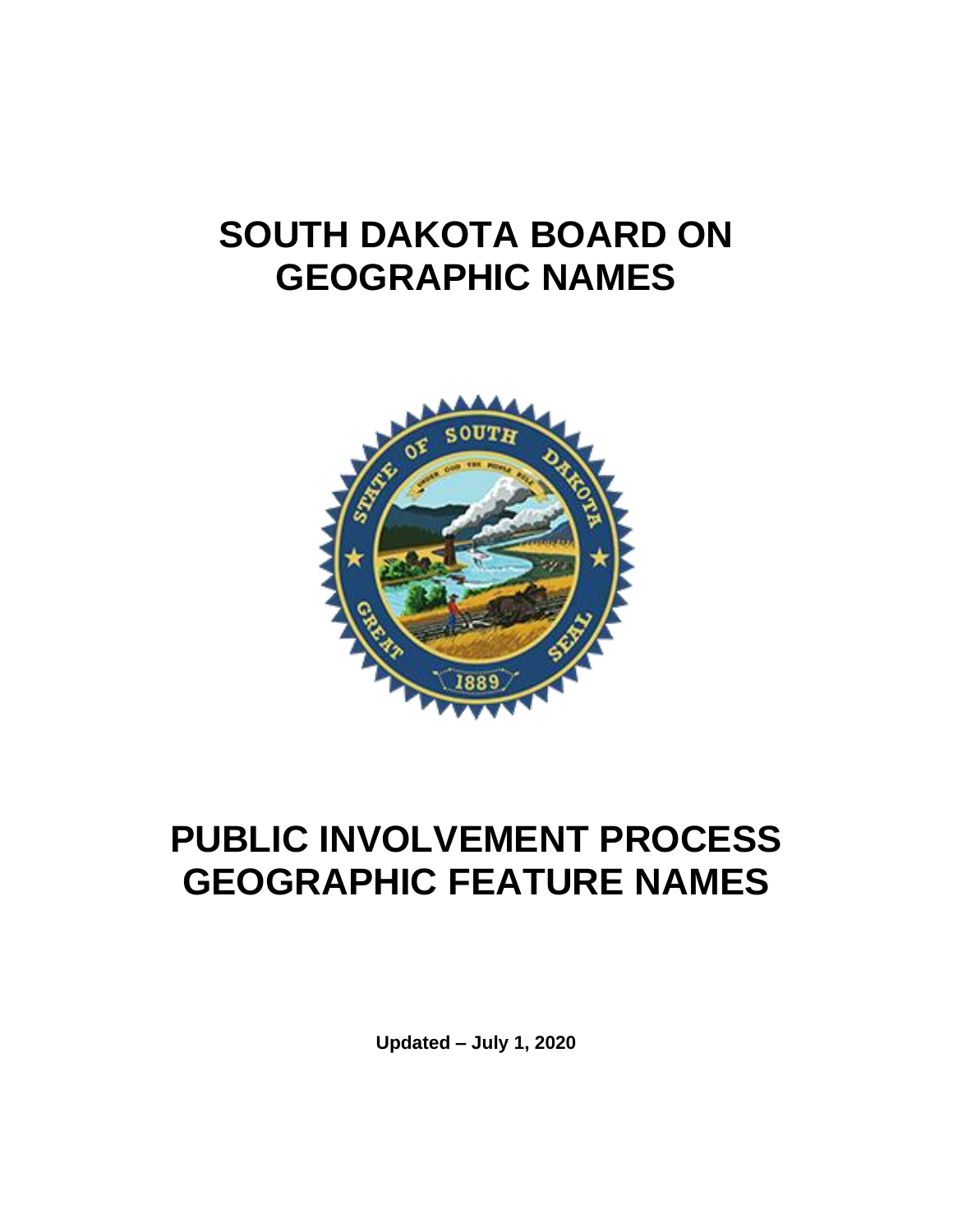## *GENERAL INFORMATION*

The South Dakota Board on Geographic Names (SDBGN) shall investigate any proposed names, solicit public input and make a recommendation to the United States Board on Geographic Names (USBGN) as to whether the board supports a new or replacement name. The board may establish procedures and standards to recommend, evaluate, and select geographic place names by rules promulgated pursuant to chapter 1-26. The rules shall be compatible with the standards of the USBGN as contained in its manual, Principles, Policies and Procedures: Domestic Names, Reston, Virginia, 2016. [\(https://geonames.usgs.gov/docs/pubs/DNC\\_PPP\\_DEC\\_2016\\_V.2.0.pdf\)](https://geonames.usgs.gov/docs/pubs/DNC_PPP_DEC_2016_V.2.0.pdf).

The SDBGN is comprised of representatives from the Department of Environment and Natural Resources, Department of Tourism, Department of Tribal Relations, Department of Transportation and State Historical Society. SDBGN will issue press releases statewide.

SDBGN will post information on the State's Boards and Commissions website.

The board may hold a board meeting in city(s) near the geographic feature with a name under review to solicit public comment for local citizens. The board reserves the right to add additional meeting sites as deemed necessary to solicit public comment.

Board meetings will be scheduled in coordination with the timeline for the public involvement process for each feature under review by the board. And the meetings will be scheduled in an accessible location.

If there are no geographic features' names for review, the board will meet once a year at the call of the Chair.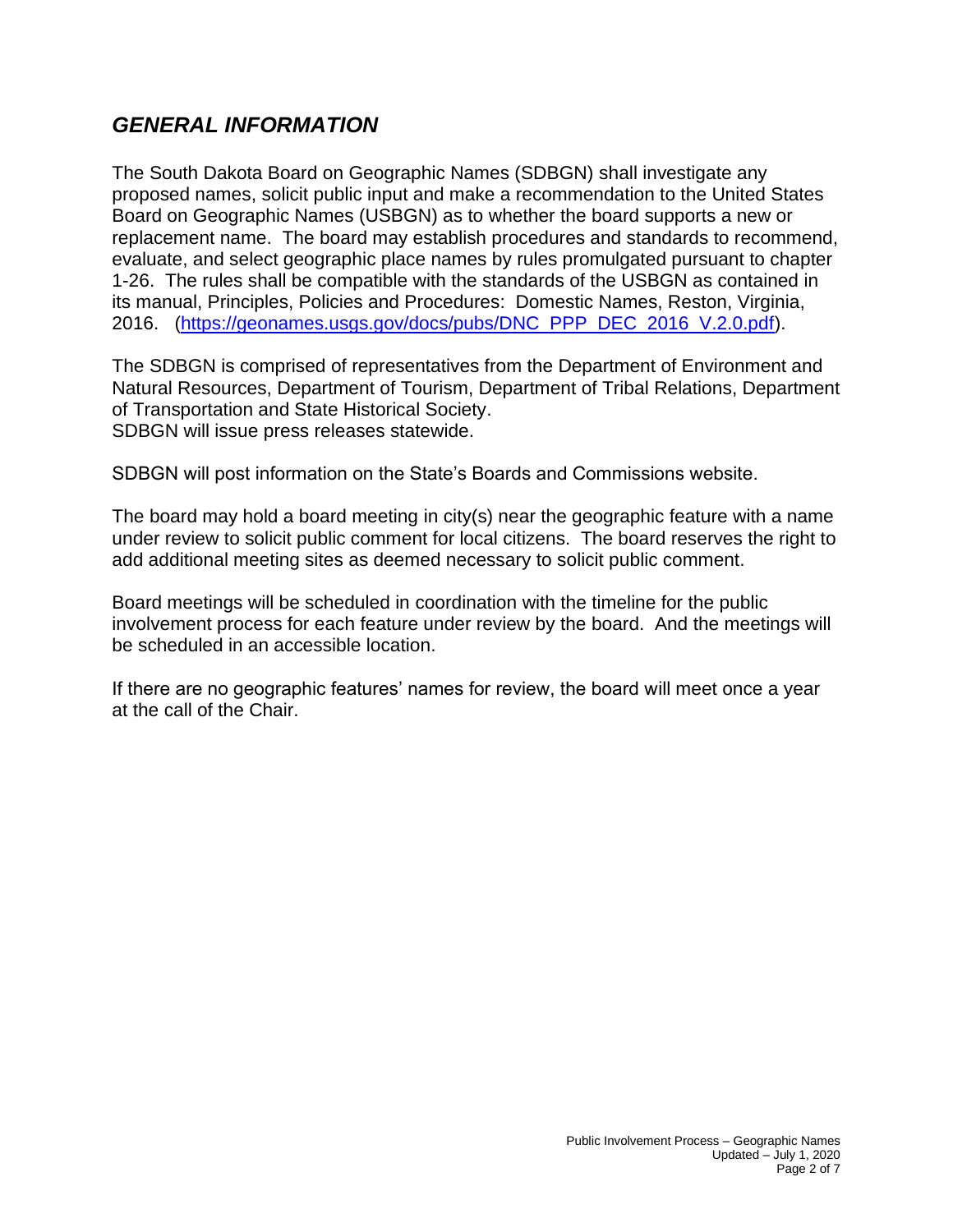## *PROCESS FOR REVIEWING A REQUEST FROM THE PUBLIC OR US BOARD ON GEOGRAPHIC NAMES TO CONSIDER A RECOMMENDING TO THE STATE LEGISLATURE THAT THE GEOGRAPHIC NAME IS OFFENSIVE OR INSULTING*

The board will not act on the request to consider a name offensive or insulting unless a written official request is received. And in the case of an official request to consider a name as offensive or insulting, the SDBGN will solicit the public and interested parties to see if there support for the recommendation.

- **1. Notify Public and Interested Parties of Request to recommend a name as offensive or insulting to the State Legislature and Solicit any Other Additional Potential Support or Objections to the request**
	- a. Identify the various entities to solicit. The list may include any or all the following potential contacts:
		- i. County Governments
		- ii. City Governments
		- iii. Tribal Governments
		- iv. Minority Contacts
		- v. Local Historical Societies
		- vi. Interested Parties
		- vii. State Legislators
		- viii. News Media (Statewide & Local to Geographic Feature)
	- b. Draft written notice including information about the geographical site; public comment period deadline; contact information to submit public comments and map denoting location
	- c. Disseminate written notice to identified parties of interest
	- d. Issues press release to media requesting public comment on the recommendation to have the name considered offensive or insulting
	- e. Public Comment period during initial solicitation period is 45 days from date written notice is issued
- 2. Following Public Comment Period
	- a. SDBGN will review the request, public comment and supporting documentations
	- b. SDBGN will submit the request to the State Legislature to determine if the name if offensive or insulting
		- i. If the state legislature finds the name to be insulting or offensive, the board will follow its process to recommend a new name for the feature to the USBGN
		- ii. If the state legislature does not determine the name to be offensive or insulting, the matter will be closed.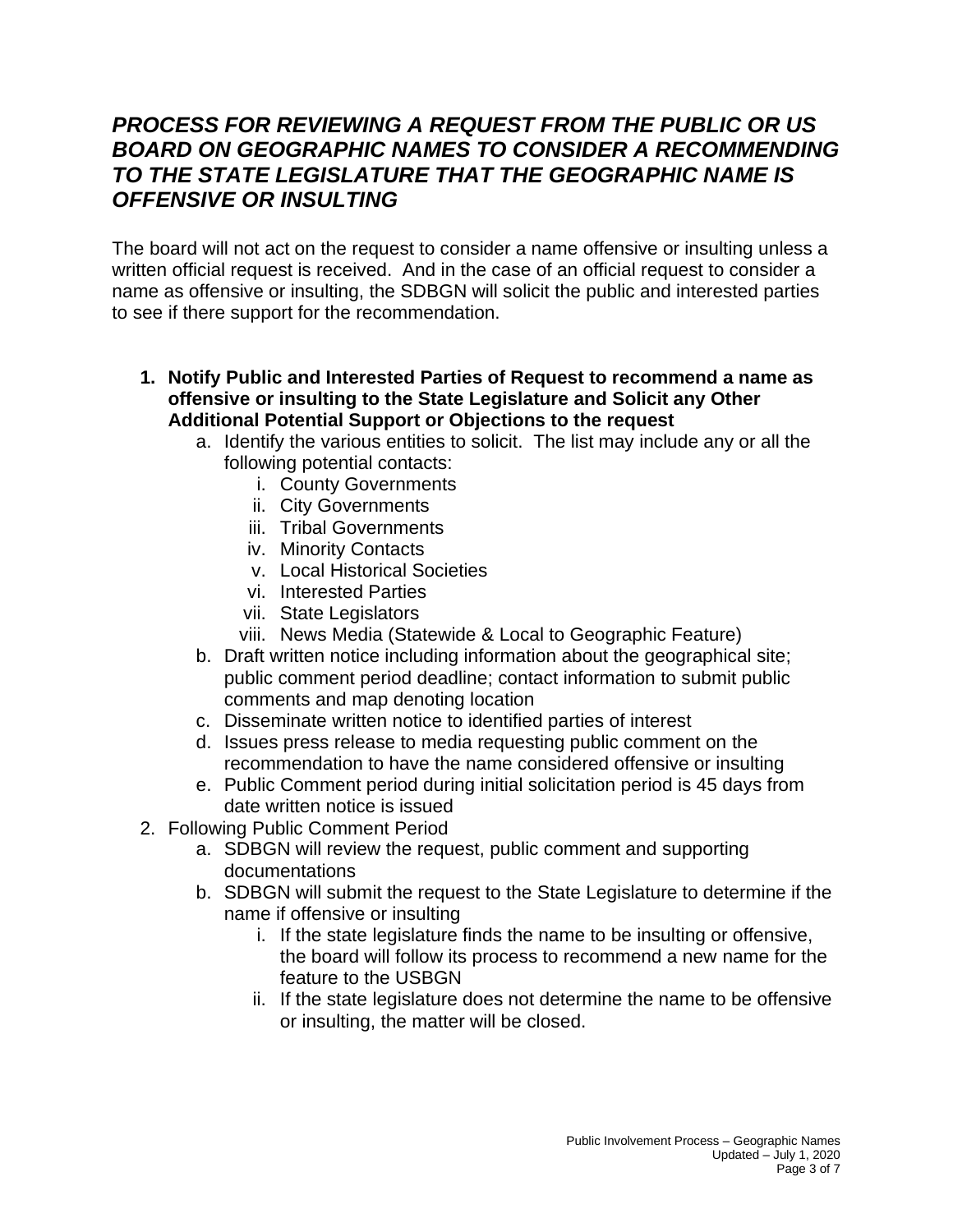## *PROCESS FOR RECOMMENDING NEW NAME FOR GEOGRAPHIC FEATURES WITH OFFENSIVE NAMES (AS DEEMED BY THE STATE LEGISLATURE)*

#### **1. Solicit Potential New Name for Geographic Feature**

- a. Identify the various entities to solicit. The list may include any or all the following potential contacts:
	- i. County Governments
	- ii. City Governments
	- iii. Tribal Governments
	- iv. Minority Contacts
	- v. Local Historical Societies
	- vi. Interested Parties
	- vii. Local State Legislators
	- viii. News Media (Statewide & Local to Geographic Feature)
- b. Draft written notice including information about the geographical site; public comment period deadline; contact information to submit public comments and map denoting location – commentators will be directed to the US Board on Geographic Names Policy document [\(http://geonames.usgs.gov/domestic/policies.htm](http://geonames.usgs.gov/domestic/policies.htm) ) to maximize potential that suggested names will meet federal requirements for final approval by the US Board
- c. Disseminate written notice to identified parties of interest
- d. Issues press release to media requesting public comment on a proposed name for the geographic feature
- e. Public Comment period during initial solicitation period is 45 days from date written notice is issued
- f. Following Public Comment Period SD Board on Geographic Names will review comments and suggested names for geographic feature

#### **2. Multiple Names Recommended during Public Comment Period**

- a. Send written notice to identified parties of interest to notify them of the recommended names for geographic feature and ask for additional comments regarding the names proposed and rationale for support or opposition to the proposed names
- b. Issue press release to media requesting public comment on proposed names
- c. Public comment period during the review of proposed names is 45 days from date written notice is issued
- d. Following Public Comment Period SD Board on Geographic Names will review comments on proposed names and make final recommendation on name to be proposed.
- e. Written notice of the recommended new name will be sent to identified interested parties for final 30-day comment period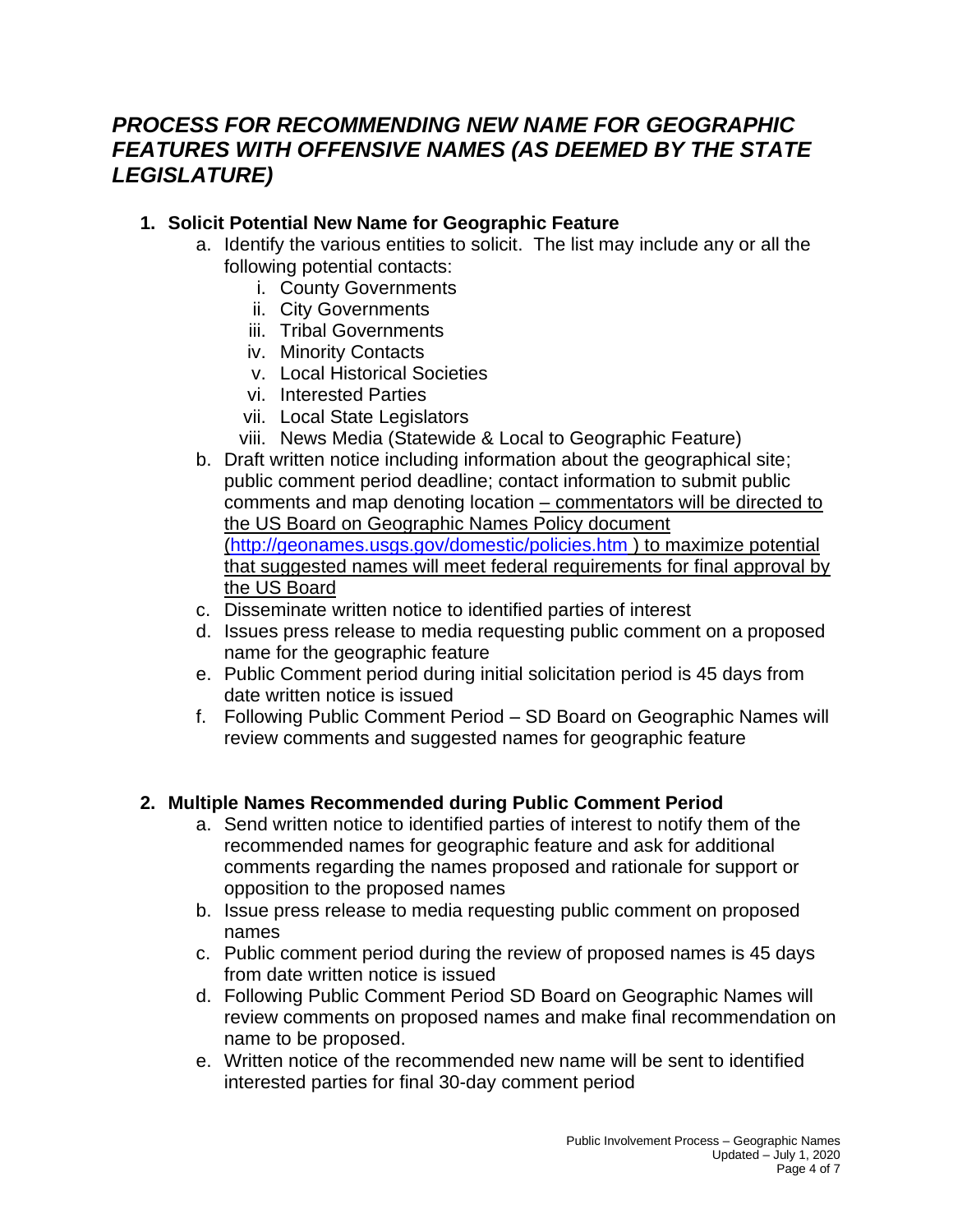- f. Following Public Comment Period SD Board on Geographic Names will review comments and suggested names for geographic feature
	- i. Administrative Review of proposed name
	- ii. If no opposition is received to recommended new name, a final vote is taken and the recommendation is submitted to US Geographic Name Board
	- iii. If opposition is received to recommended new name, the SD Board on Geographic Names will review opposition and make recommendation on how to proceed based on the public comment received

#### **3. One recommended new name for Geographic Feature during Public Comment Period**

- a. Written notice of the recommended new name will be sent to identified interested parties for final 30-day comment period
- b. Issue press release to media requesting public comment on proposed name
- c. Following Public Comment Period SD Board on Geographic Names will review comments
	- i. Administrative Review of proposed name
	- ii. If no opposition is received to recommended new name, a final vote is taken and the recommendation is submitted to US Geographic Name Board
	- iii. If opposition is received to recommended new name, the SD Board on Geographic Names will review opposition and make recommendation on how to proceed based on the public comment received

#### **4. No recommended Name for Geographic Feature during Public Comment Period**

- a. SD Board on Geographic Names will conduct historical research on the feature and based on that research will recommend new name for geographic feature
- b. The Board will document sources of research and generate narrative to support new name to include in written notice to identified interested parties
- c. Written notice of the recommended new name will be sent to identified interested parties for final 30-day comment period
- d. Issue press release to media requesting public comment on proposed name
- e. Following Public Comment Period SD Board on Geographic Names will review comments
	- i. Administrative Review of proposed name
	- ii. If no opposition is received to recommended new name, a final vote is taken and the recommendation is submitted to US Board on Geographic Names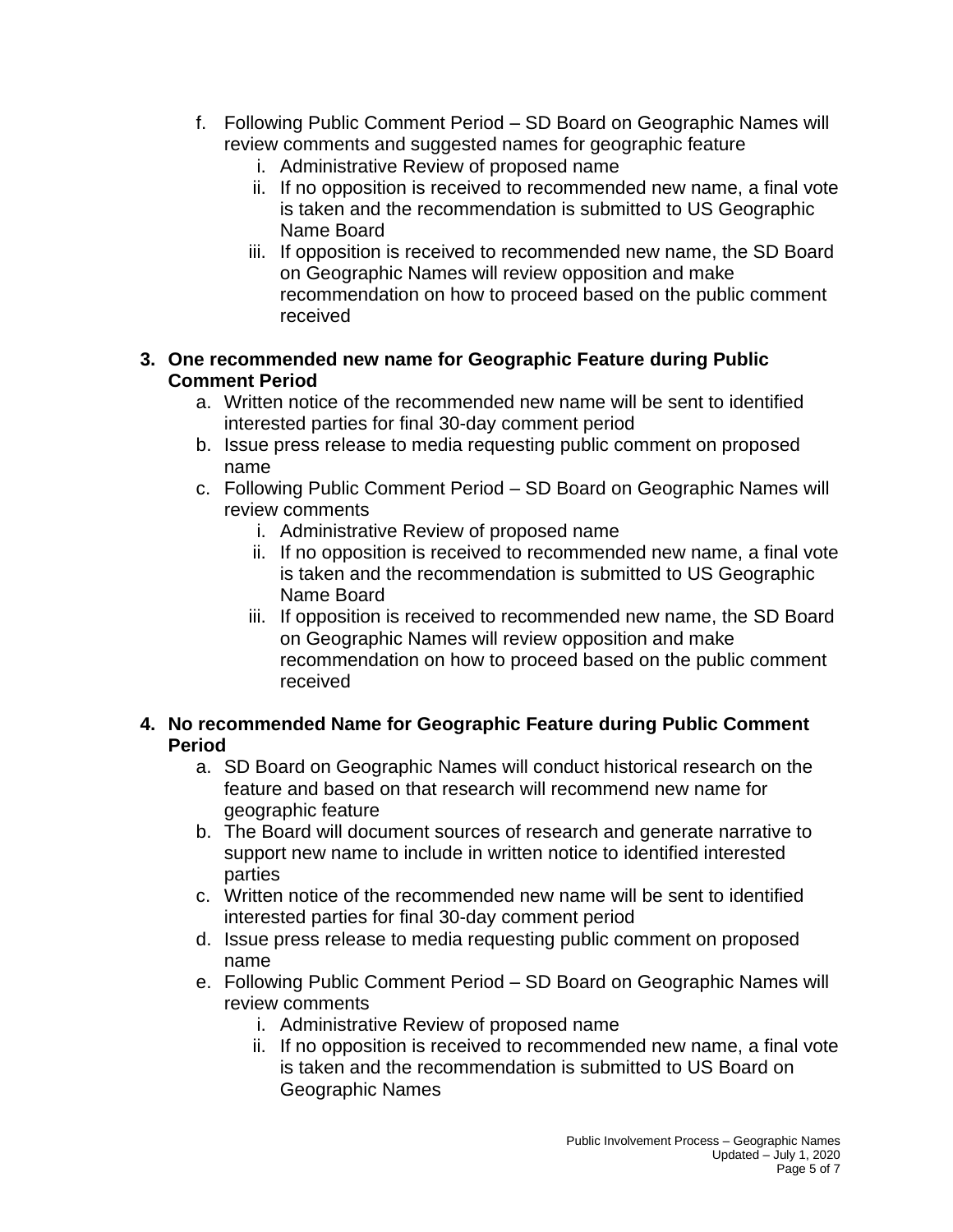iii. If opposition is received to recommended new name, the SD Board on Geographic Names will review opposition and make recommendation on how to proceed based on the public comment received

## *PROCESS FOR REVIEWING REQUEST FROM THE PUBLIC OR U.S. BOARD ON GEOGRAPHIC NAMES TO NAME UNNAMED FEATURES*

The board will not act on unnamed features unless an official request is received. And in the case of an official request to name an unnamed geographic feature, the SDBGN will solicit the public and interested parties to see if there are any other additional suggested names for the unnamed geographic features.

- **1. Notify Public and Interested Parties of Request to Name Unnamed Feature and Solicit any Other Additional Potential Names for Feature**
	- a. Identify the various entities to solicit. The list may include any or all the following potential contacts:
		- i. County Governments
		- ii. City Governments
		- iii. Tribal Governments
		- iv. Minority Contacts
		- v. Local Historical Societies
		- vi. Interested Parties
		- vii. Local State Legislators
		- viii. News Media (Statewide & Local to Geographic Feature)
	- b. Draft written notice including information about the geographical site; public comment period deadline; contact information to submit public comments and map denoting location – commentators will be directed to the US Board on Geographic Names (USBGN) Policy document [\(http://geonames.usgs.gov/domestic/policies.htm](http://geonames.usgs.gov/domestic/policies.htm) ) to maximize potential that suggested names will meet federal requirements for final approval by the US Board
	- c. Disseminate written notice to identified parties of interest
	- d. Issues press release to media requesting public comment on a proposed name for the geographic feature
	- e. Public Comment period during initial solicitation period is 45 days from date written notice is issued
- 2. Following Public Comment Period SD Board on Geographic Names (SDBGN) will review comments and suggested names for geographic feature
	- a. SDBGN will review name proposed and supporting document. If more than one name is proposed, the board will research and vote on one name to recommend to the USBGN
	- b. Written notice of the recommended new name will be sent to identified interested parties for final 30-day comment period